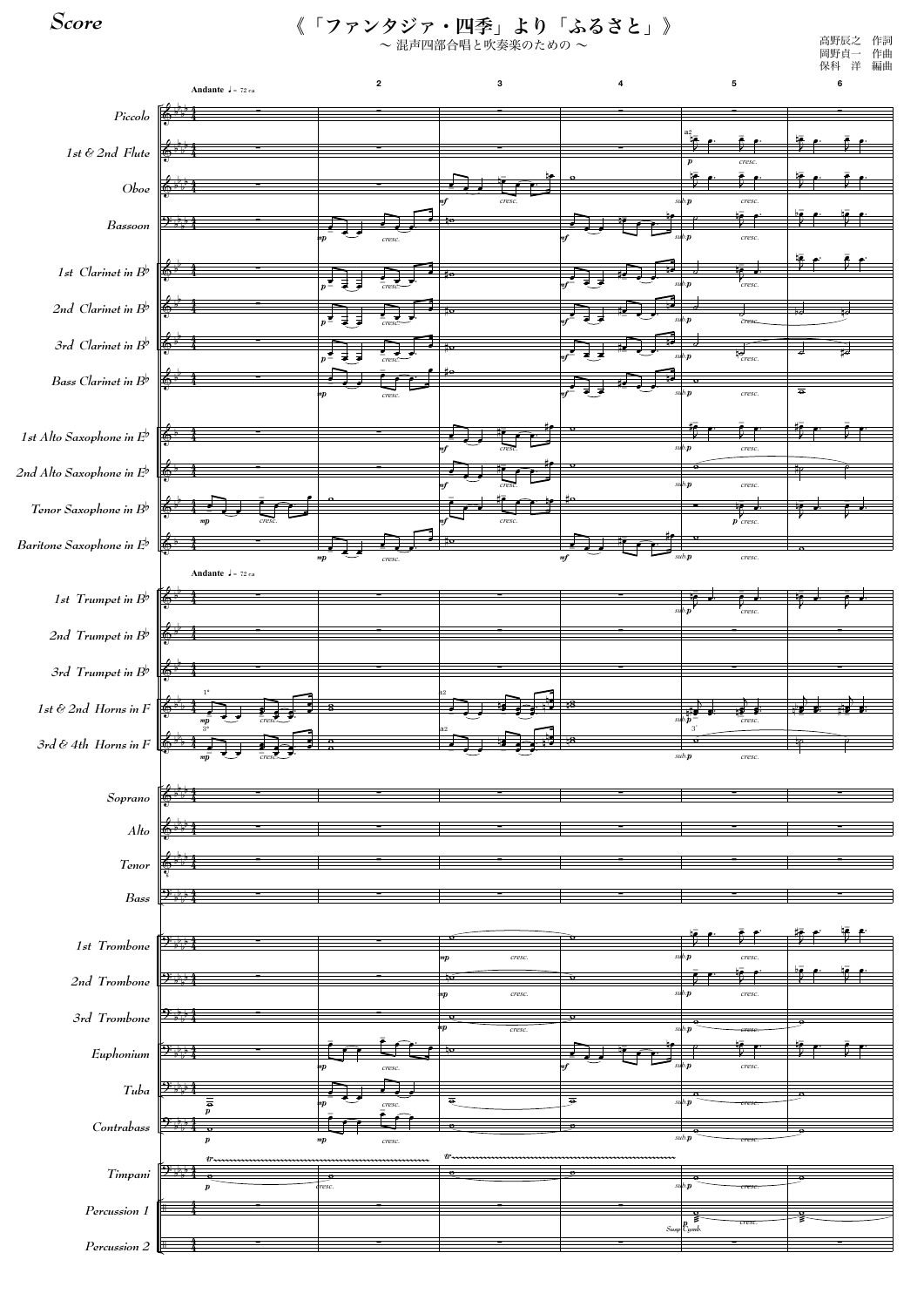《「ファンタジァ・四季」より「ふるさと」》  $\sim$ 混声四部合唱と吹奏楽のための $\sim$ 

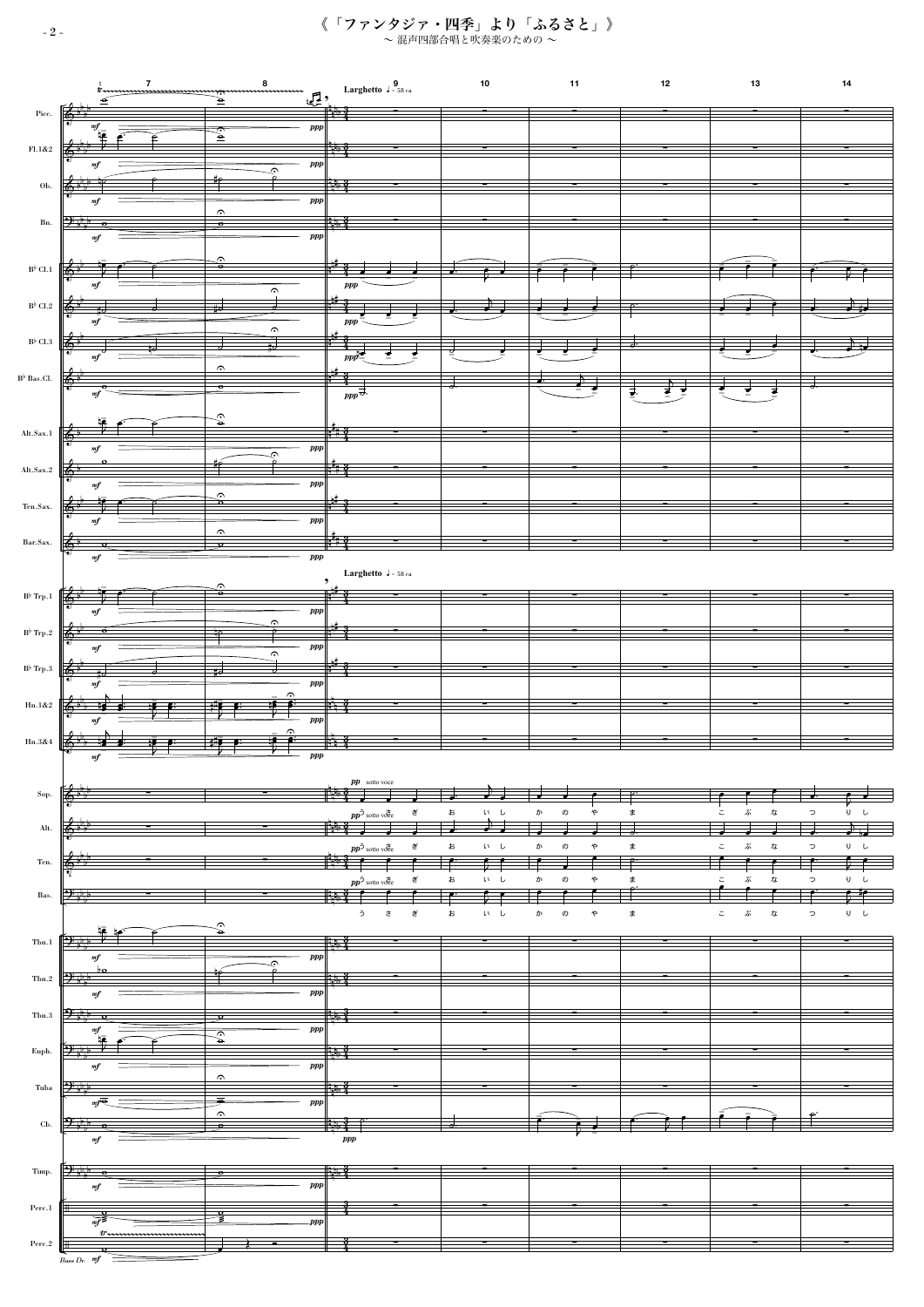



《「ファンタジァ・四季」より「ふるさと」》 ~ 混声四部合唱と吹奏楽のための ~ - 3 -